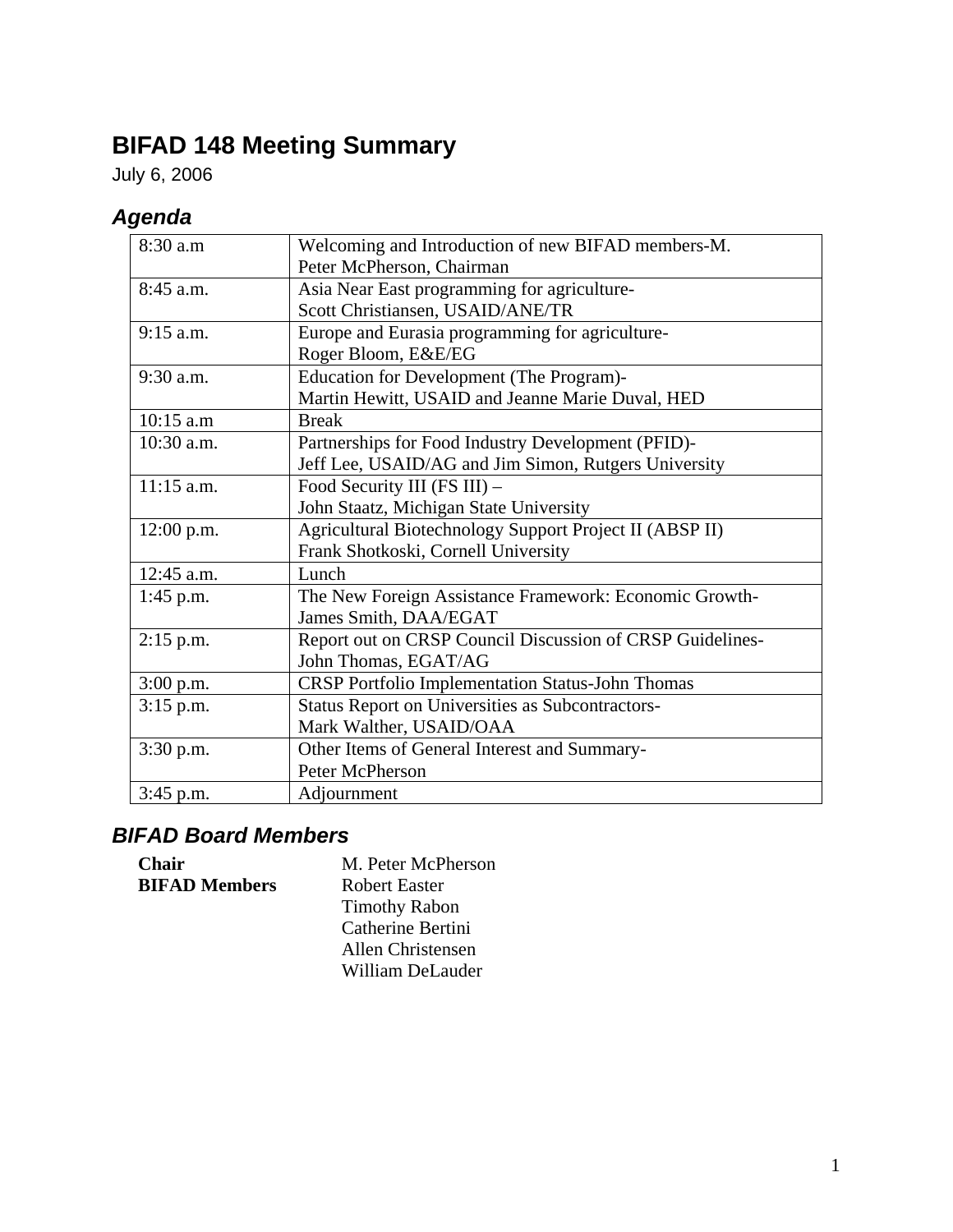### *Welcome and Introductions of New BIFAD Members*

#### *Opening Comments, Peter McPherson*

History/Current Status of BIFAD

- The Board is 30 years old. At its inception, it had a substantial staff and large pool of resources from which to draw. The Board contributed/guided to some issues that were at a formative stage in the agency.
- When I became administrator of AID, I brought the BIFAD perspective with me, which included an emphasis on human resources, institution building and technology creation. This approach was not strongly successful.
- BIFAD did not regain strength after that. President Clinton did not appoint a BIFAD chair and board in the first term, even though appointment of a board was a statutory requirement.
- Lately, BIFAD has begun to regain strength.
- The role originally envisioned for BIFAD, and as laid out in the statute, is for the university community to *advise and assist* the agency. The agency makes the final decision.
- Over the last years, we have been exploring how to redefine the relationship, and how "advise and assist" might have evolved to reflect a university community that is reasserting its role. The Bissell paper

([http://www.usaid.gov/our\\_work/agriculture/bifad/implementation\\_of\\_title\\_xii\\_june\\_22\\_06.pdf\)](http://www.usaid.gov/our_work/agriculture/bifad/implementation_of_title_xii_june_22_06.pdf), for example, was useful in elucidating the history and the viewpoints of many stakeholders, and it was useful in re-clarifying the role of BIFAD and the universities.

- AID has become accustomed to treating universities, particularly the CRSPs, as contractors.
- We are in a period of transition, with new BIFAD members on board, and of working out the relationship over the next year.
- The relationship between AID and the universities should continue to be strengthened.
- Some issues that we need to work out: cost-sharing wording in RFA, some very technical issues, sweeping policy questions (e.g. short term vs. long term nature of aid)
- Most aid is now short-term, emergency. We have lost our balance in that we no longer focus enough on long-term aid.
- Questions the agency needs to confront: What role does AID play in long-term training? What role does AID have in the creation of new technology? What role should AID play in institutional development? The university is key to contributing to these kinds of questions/roles. The university is not so good at managing large good and service transfer programs.
- What is the position of BIFAD on these questions? We need to deal with the smaller, specific issues, such as how the RFA is worded, but we also need to figure out the overall, guiding vision of the balance.

#### *Introductions of new BIFAD members:*

- **Catherine Bertini**-professor of public administration at the Maxwell School at Syracuse University. Prior to that, assistant secretary at USDA, executive director at World Food Program (WFP), and under secretary general in the UN.
- **Bob Easter**-Dean in the College of Agricultural Consumer and Environmental Sciences at the University of Illinois. Animal scientist by profession, working in graduate education and training related to production of animals as food for humans.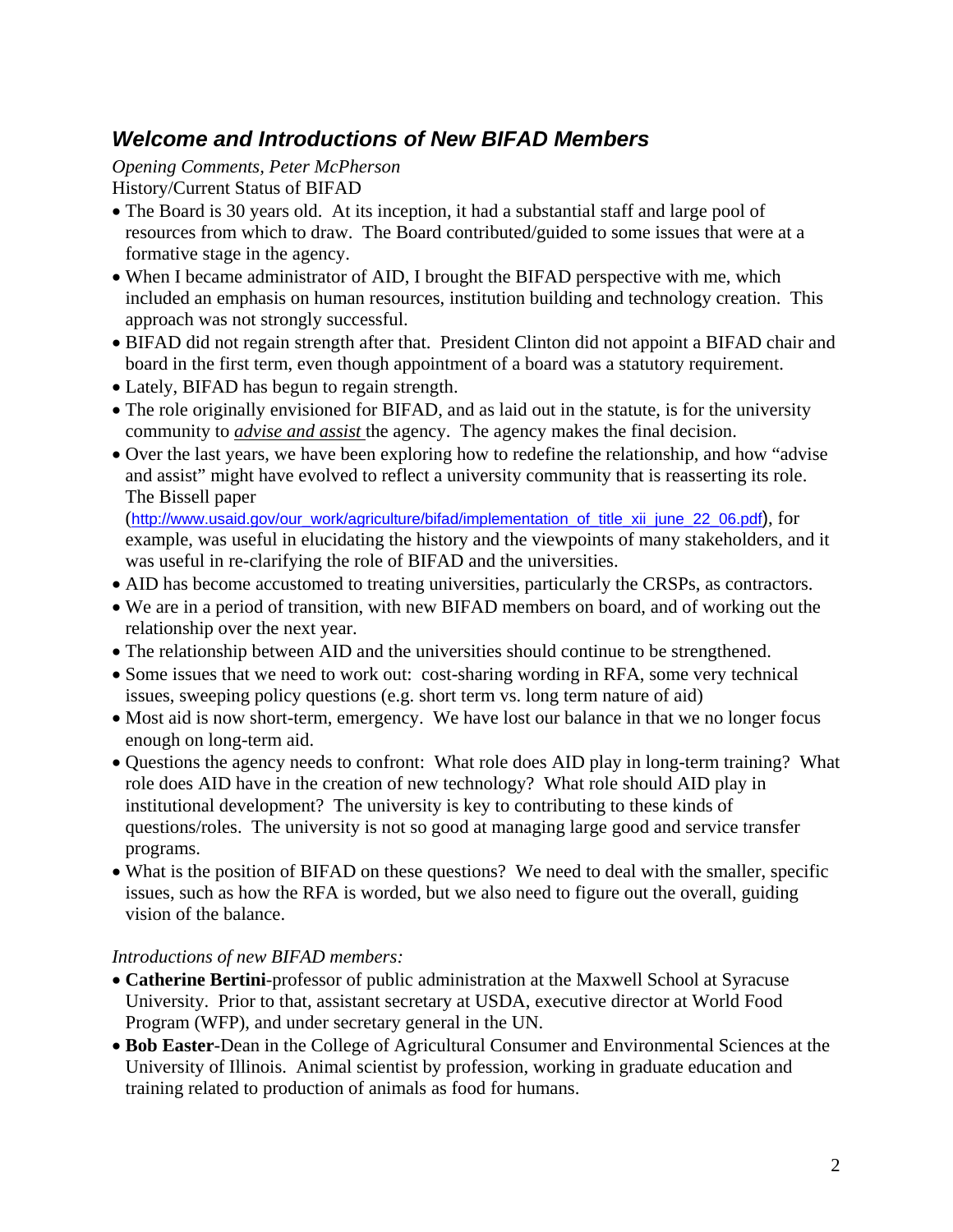- **Allen Christensen**-Director of the Ezra Taft Benson Food and Agricultural Institute at Brigham Young University for the last five years. Prior to that, spent 30 years at California Sate Polytechnic University as a professor of animal and veterinary science, dean of the College of Agriculture and provost and academic vice president. Also was an inaugural member of the Joint Committee on Agriculture, Research and Development that used to report to BIFAD.
- **Tim Rabon**-Cattle operator from New Mexico, and collaborates with the extension program at New Mexico State University.
- **Bill DeLauder**-President Emeritus of Delaware State University, Executive Director of the Commission on Abraham Lincoln Study Abroad Fellowship program. A physical chemist by training.

#### *Summarized comments from board members regarding future of BIFAD:*

- The task at hand is to strengthen the role of BIFAD as an advisory body to AID, especially on long-term development and on food and agriculture, and to do it in a way the makes the best use of resources and which yields a productive outcome for BIFAD/universities and AID.
- The process of advising AID is also in fluctuation. The BIFAD meeting is a sensible forum for advising AID.
- There are continuing pressing development needs, not much changed from 20-30 years ago, such as alleviating poverty and hunger, as stridently as the war on terror. The university system clearly can contribute to this task, and should be drawn in more.
- The work of BIFAD has to be presented/constructed in a way that is resonant with foreign policy, and which demonstrates the importance of strong agriculture and food systems as it relates to poverty reduction. Programming is increasingly coming from the State Department.

### *Asia Near East programming for agriculture*

*Scott Christiansen-*Agricultural Development Officer for Asia and the Near East Bureau, working in the office for technical support in the environment team *(handout of PowerPoint presentation given out. The presentation is available upon request)*. The presentation described the major agriculture programs in the 3 regions by country: MENA, South Asia, and East Asia. [http://www.usaid.gov/locations/asia\\_near\\_east/](http://www.usaid.gov/locations/asia_near_east/)

- We are more and more in collaboration with the State Department in terms of decision making of our programs.
- Much of what occurs in the region is agricultural in nature, though it is often "embedded," or coded, in other areas, such as economic growth, democracy and governance, health, environment, etc. This results in an underestimation of agriculture as a driver/vehicle for progress in all sectors. Part of the message of the presentation was to look for opportunities in agriculture in other sectors.
- Highlighted countries included Pakistan, India, Iraq, Afghanistan, China, Egypt, Indonesia, Philippines, Bangladesh

### *Europe and Eurasia programming for agriculture-*

*Roger Bloom, Division Chief for Market Transitions in E&E/EG (handout of PowerPoint presentation given out. The presentation is available upon request).* Mr. Bloom described examples of agriculture programs in the E&E region.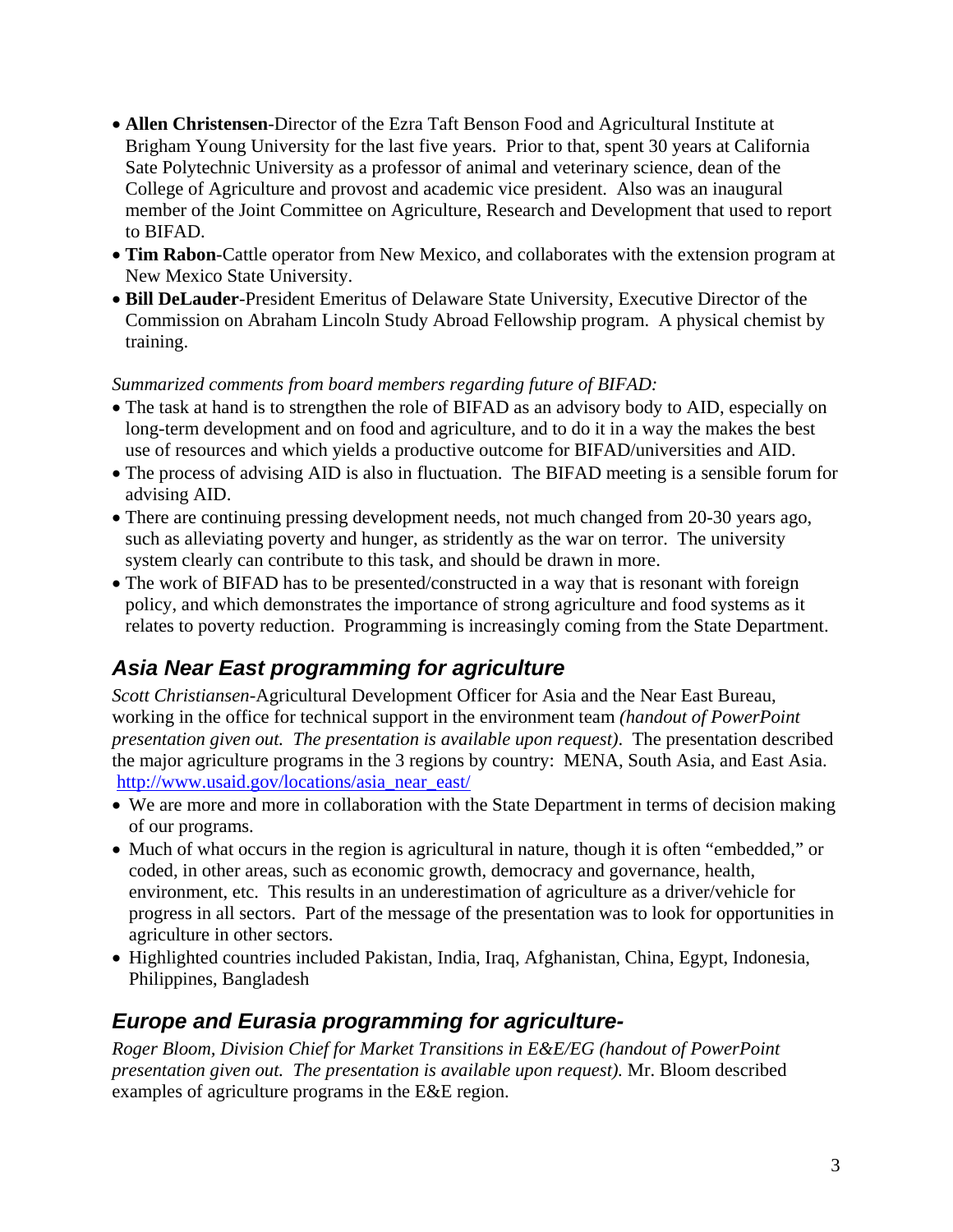#### [http://www.usaid.gov/locations/europe\\_eurasia/](http://www.usaid.gov/locations/europe_eurasia/)

- This bureau is unique in that it was created in 1989. The mission is to transition from formally communist states to democracies with open markets. The principle areas of assistance are economic prosperity and security, energy in infrastructure, democracy, human rights and social transition.
- Agriculture programs are typically embedded in economic prosperity and security assistance. The focus in agriculture is on agribusiness development, NRM, and land reform. The intent is to make agriculture competitive and to establish functioning market economies. A DC-based program is the Regional Competitiveness Initiative, which assists producers and processors to provide fresh produce to some of the region's largest supermarket chains. There is also the farmer-to-farmer program.
- The particular role of supermarkets in creating access and supply chains for rural farmers.
- Highlighted countries included Albania, Romania, Bulgaria, Croatia, Russia, Ukraine, Belarus, Moldova, Georgia, Kazakhstan, Kyrgyzstan, Tajikistan, Uzbekistan.

### *Education for Development (The Program)*

*Martin Hewitt USAID(CTO HED) and Jeanne Marie Duval, HED.* Presented an overview and examples of specific HED programs and how HED supports the work of the agency. [http://www.aascu.org/alo/\)](http://www.aascu.org/alo/)

- The ALO office is now called the Higher Education for Development Program. A new cooperative agreement with AID was signed in September 2005 through the American Council for Education (ACE).
- HED allows the agency to take advantage of 2800 institutes of higher education, which have multifaceted expertise, and which can contribute in many ways to international development. Currently, HED has over 280 partnerships nationally and internationally, and provides a forum (and expertise from universities) for addressing key issues of concern to the agency.
- Partnerships are funded centrally Leader Awards; Associate Awards, come from mission, collaborative awards occur with other government agencies).
- Partnerships are developed between US institutions and foreign education institutions, and engage in dialogue on many issues, as well as strengthen educational opportunities for US and foreign students through research, exchanges and training, and through institution strengthening. Multiple partners are characteristic, including NGOs, bilateral and multilateral institutions. The advantage of the HED program is that it is nimble and flexible. HED has also launched the Development Specialists Program, the goal of which is to provide broad and diverse sources of technical and advisory expertise to USAID ([http://www.aascu.org/alo/devspecialist/devspecialist.htm\)](http://www.aascu.org/alo/devspecialist/devspecialist.htm).
- Cost Sharing
	- o HED typically requires a cost-sharing arrangement for partnerships whereby universities contribute 25%. But technical assistance arrangements are set up differently, and obligation by the university is reduced because they are providing the assistance.
	- o Mr. Allen Christiansen wondered if asking universities to grant tuition waivers was asking the state to subsidize a federal program. Ms. Duval responded cost sharing is reflective of the cooperative agreement, through which both sides are asked to put in something, and that the particularities of any given cost share vary.
	- o Funding has been modest (approx \$8 million), and now HED is trying to market directly to missions and bureaus.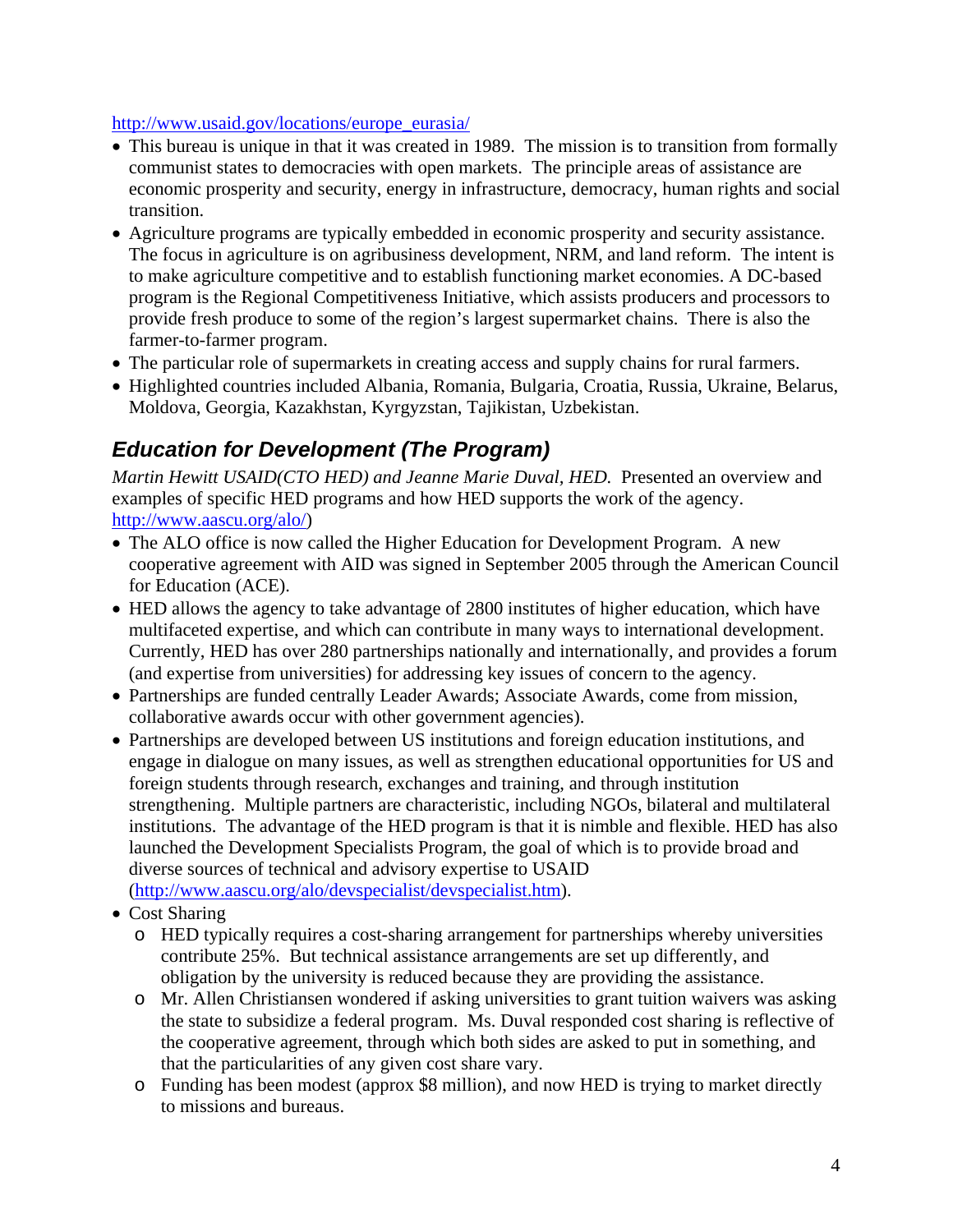• Traditional agricultural research projects are de-emphasized in the current Cooperative Agreement. Current agriculture interventions are more focused on natural resources maanagement or water management as part of strategic objectives.

## *Partnerships for Food Industry Development (PFID)*

Jeff Lee, Team Leader of Office of Agribusiness and Markets, USAID/AG and Jim Simon, *Rutgers University* presented an overview of the PFID program, and gave specific examples.

- Focus of team is to create competitive participation in global trading systems by creating better linkages between producers, the value chain, and the market.
- PFID program focus is to create a regulatory and policy environment that is based in science, and which applies food processing and market technologies to create increased sales of the value added product, and improves supply chains. Missions can buy into this program.
- It is a joint university and food industry technical assistance program. The leader agreement is managed by the Agribusiness and Markets Team within EGAT/AG.
- Three major programs that strengthen food industries: PFID Meat, Seafood and Poultry (with Louisiana State, funding of \$5 million); PFID fruit and vegetable (with Michigan State, \$9million); PFID Natural Products (with Rutgers, \$2.5 million).
- Because of declining funding, everything we do is geared towards achieving results in the short term.
- Dr. Simon from Rutgers spoke specifically on the Natural Products/ASNAPP project, which uses a scientifically-based and market-driven model that seeks to develop and strengthen successful private and public partnerships in sustainable economic growth of sub-Saharan African natural plant products. These agribusiness partnerships are based on the development of local, regional, and international trade in natural products, based upon the regions' unique ethnic/traditional natural products (which include teas, spices and flavorings, aromatic oils, medicinal plants, and plant-based cosmetic ingredients) that have scientifically verifiable functional properties and are in market demand. For example, there is a focus on indigenous plants because these are things that work well in local and regional markets. This PFID project built on the work of the ASNAPP (Agribusiness Sustainable Natural African Plants Products) program.
- Specific examples of PFID projects included projects in Ukraine (Breeze Limited), Nicaragua, South Africa, Georgia, Ukraine, Moldova, Ghana, Egypt, and Senegal.

## *Food Security III (FS III)*

#### *John Staatz, Michigan State University (PowerPoint presentation available on request)*  <http://aec.msu.edu/fs2/>

- FSIII represents a longstanding partnership with AID, with EGAT and predecessors.
- Food Security is defined as "assuring that people have adequate food at all times for a healthy and active life. There are three dimensions: availability, access, and utilization. Approaches focus on policy, building institutions, capacity building.
- Capacity building has activities that include long term training and supporting productive public and private partnerships.
- The agreement is a Leader with Associate award, an arrangement that has been a key factor in building partnerships. The focus is exclusively in Africa, and many African partnerships have been established with diverse groups (universities, government, private companies).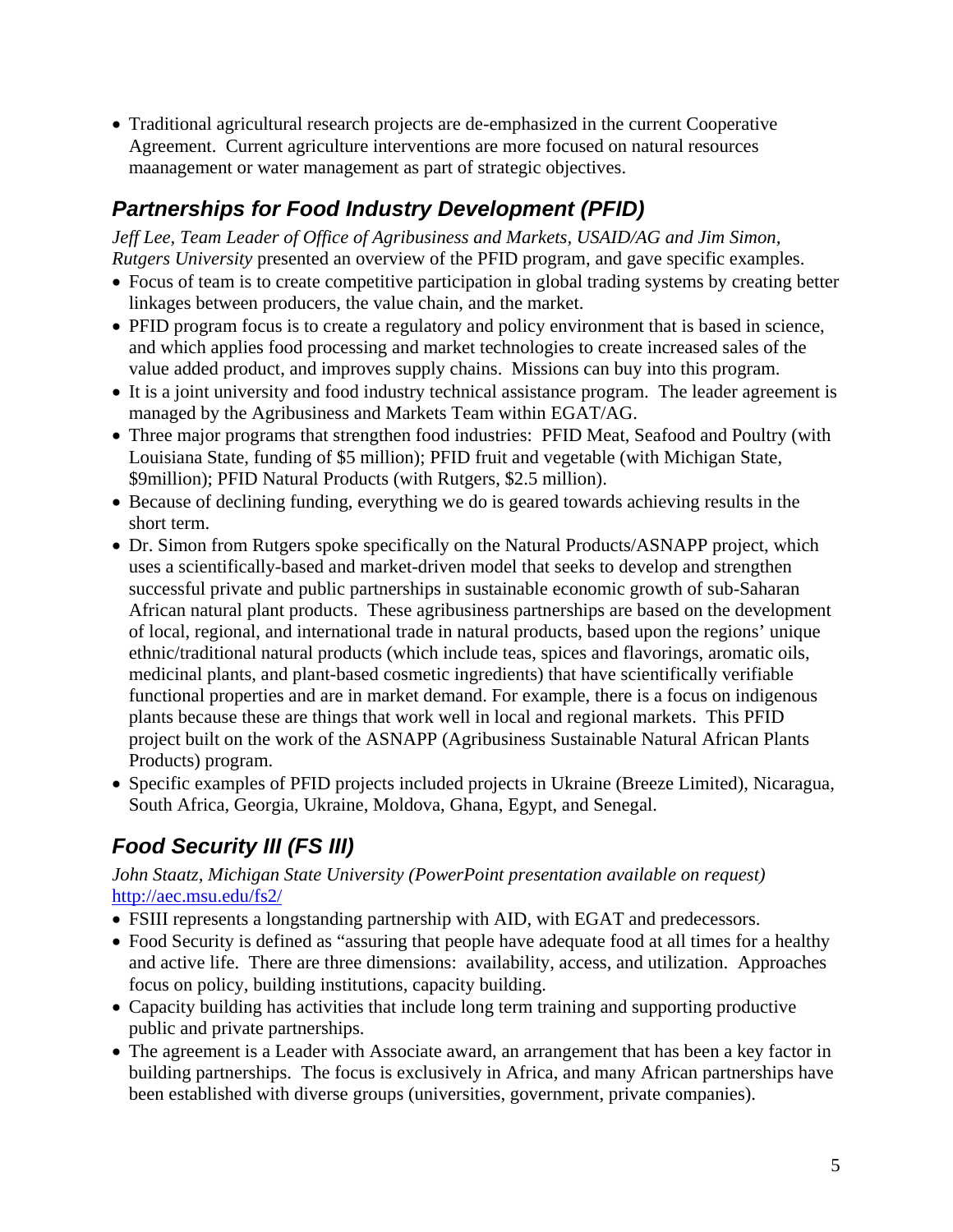- The original RFA laid out five guiding principles. Focus on issues important to EGAT and missions fully involve African researchers and other partners, build capacity, and maintain institutional memory.
- Work is grounded in 3 themes: early food system performance, improve markets to achieve growth and poverty alleviation, understand relationship between food security and NRM.
- Quite a bit of work is being done around linking emergency responses to longer term development, and designing emergency assistance in a way that does not disrupt local food markets.
- We also look at broader issues, such as the impact of HIV and AIDS on households, and found that impacts are specific to households, and determined by who is ill, or who dies, in the household.
- Other issues: child nutrition, development of learning/education materials, strengthen outreach, emphasize capacity building.
- MSU has a long term commitment in Africa.
- Important findings: (1)On the whole, farmers are net *buyers*, rather than producers, of household staples. (2) Building markets requires good policy and good design work (they don't spring up spontaneously) (3) Private sector will indeed serve remote and rural areas if there are good incentives. (4) pricing can influence food preferences (5) cash crops can help improve food security.

## *Agricultural Biotechnology Support Project II (ABSP II)*

*Frank Shotkoski, Cornell University (*Dr. Shotkoski spoke about the various projects. Specific information on projects can be found on the website)

<http://www.absp2.cornell.edu/>

- The primary focus of the ABSP II project is to introduce and bring agriculture biotechnology to the developing world in a commercially safe fashion dealing with all the biosafety ramifications. It is a support group that helps to bring in the technology and to find local support for it. The ABSP project wants to be pulled in by people who want the technology.
- Total of about 8 projects. Projects in India, Bangladesh, Philippines, Indonesia, Mali, Uganda.
- The approach is to use biotechnology to solve problems only in situations where there is no viable conventional alternative and when the political environment is conducive. The idea is just to bring bioengineered products to the most resource-poor farmers for sustenance, rather than to big producers or food processors.
- A good communications strategy has been paramount: how technology can be accessed and used legally, how it should be used.
- We work through a Leader Associate Award, with \$15 million from EGAT, USA Associate award of \$3.5 million, matching funds from Cornell at about \$4 million.
- Project works through public/private partnerships, 75 in all. There are 17 national and regional partners, nine different US universities, nine private sector entities, six of the CGIARs, six NGOs, and 28 smaller partners.
- Examples of projects: Late blight resistant potatoes in India, Bangladesh and Indonesia; multivirus resistant tomatoes in Indonesia, Philippines and Mali; banana project in Uganda; reduction of use of pesticides on/increase yields of eggplant in India (with Monsanto); drought and saltwater tolerant rice in China.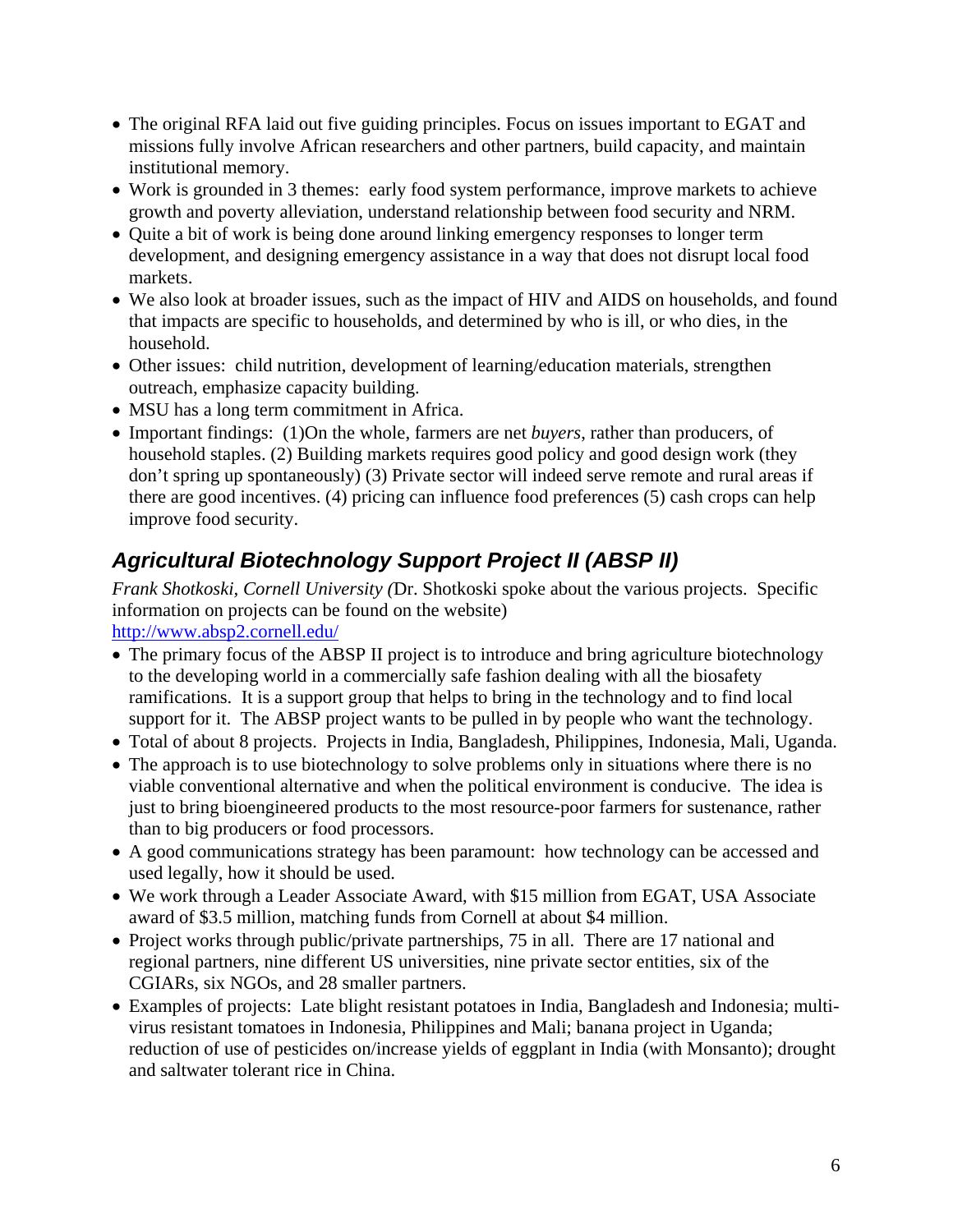### *The New Foreign Assistance Framework: Economic Growth*

*James Smith, DAA/EGAT (materials handed out at meeting)* 

- Publicly released documents can be found on [www.state.gov](http://www.state.gov/), and the New Foreign Assistance Framework can be found at <http://www.state.gov/documents/organization/65643.pdf>.
- Fundamental purpose of the reform is to ensure that we are providing both the necessary tools and the right incentives for host governments to secure conditions necessary for their citizens to achieve their full human potential.
- The overarching goal of US foreign assistance is "Helping to build and sustain democratic, well-governed states that will respond to the needs of their people and conduct themselves responsibly in the international system." From now on, all foreign assistance funds are measured against achieving this goal.
- Five by Five matrix as laid out in new framework. Five categories of countries: rebuilding countries, developing countries, transforming countries, sustaining partnership countries, and restrictive countries.
- Agriculture is part of economic growth. There are two parts to improving agriculture as it relates to economic growth: creating enabling environment (policy, market standards) and improving agriculture sector productivity (research and technology dissemination, land and water management, finance, etc).
- Currently, a very intensive process is ongoing to discuss the five areas of programming.
- There are 19 accounts that are managed by USAID and State. We are not budgeting by account. Rather we tell each country how much they have in total to work with, here are the five broad objectives, and ask them to determine what mix of resources will work best. The Secretary of State will then determine if that mix is achieving our objectives in those countries, or if a different mix is needed. Changes may either turn out to be large or small.
- BIFAD's contribution relates to the economic growth portion of this.

## *Update-Title XII Analysis*

*Richard Bissell, National Academy of Science* 

- Goal of paper was to look at the role of BIFAD and the agency as stipulated by Title XII legislation.
- After last presentation on the draft report, changes were incorporated based on feedback.
- The opportunity to program from the long term may be present in the new foreign assistance framework. The types of long term programming that you find in each of the stages will differ….how you program for the long term will vary by context. The challenge is for land grants to recognize and design approaches in those various stages.
- Reactions to the paper will be discussed at length in the next meeting.

## *Report out on CRSP Council Discussion of CRSP Guidelines-*

#### *John Thomas, EGAT/AG*

• Some important roles for BIFAD include: (1) Bring a voice to AID's agriculture programming from both the public and private sectors, (2) Raise issues that are important in agriculture and advocate for them, and mobilize organizations to address them, (3) Help AID work with partners, especially universities, and help them adjust to changes in USAID and the way that we work.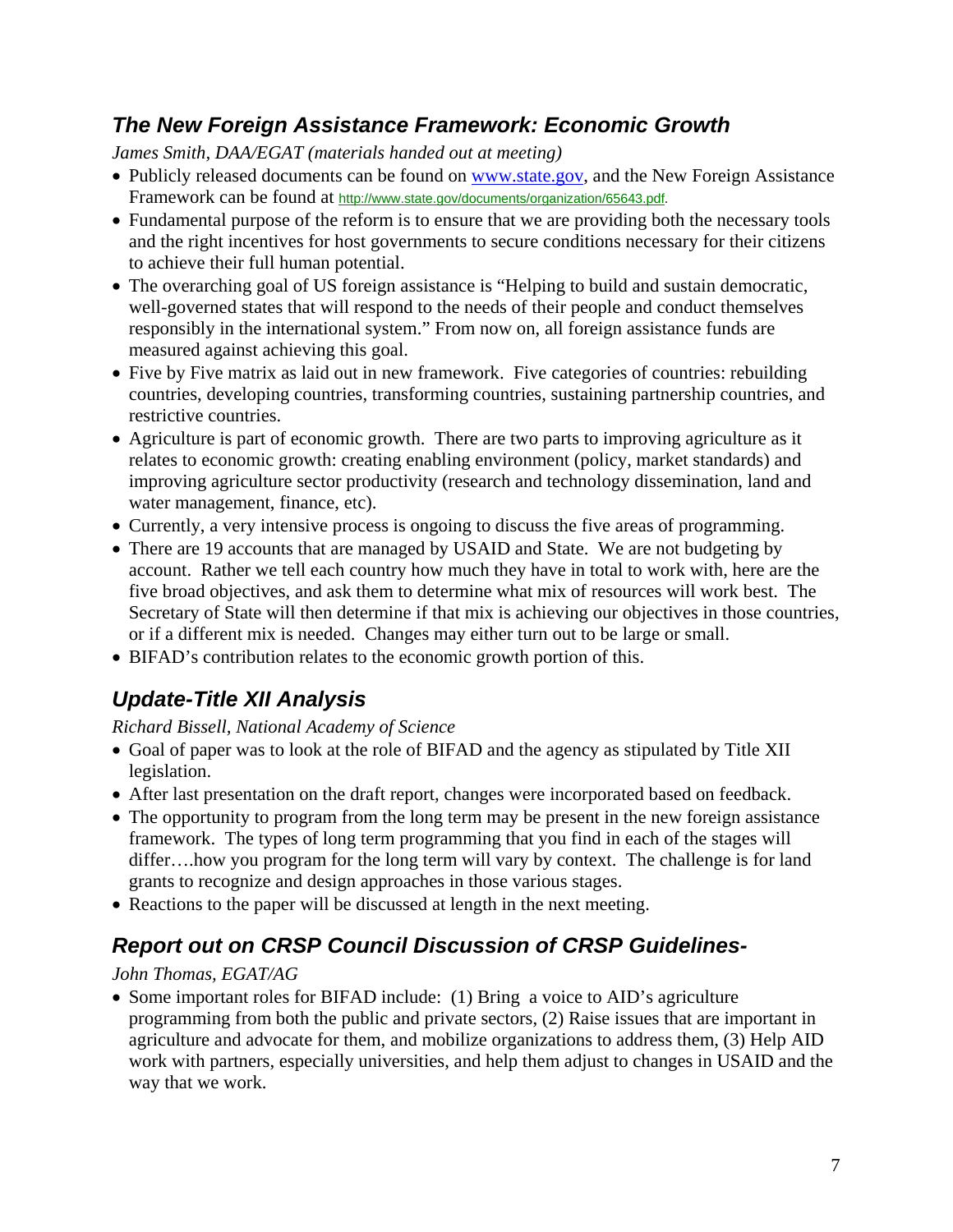- A CRSP council meeting was recently held, where the revised guidelines were discussed. A draft of the revised guidelines had been prepared that incorporated all the changes, resulting from past dialogue and deliberation during the portfolio review. There was not time to go through a detailed review.
- There are a number of decisions that need to be made by BIFAD on the revised guidelines, and other revisions also need to be made that reflect updated funding realities, (e.g. use of a cooperative agreement under Leader with Associates award, the use of core funding). Other changes: remove redundancies, remove some of the restrictions on cost-share, make it shorter for primary research, and remove some of the directives regarding CRSP governance.
- Generally, the CRSP directors agreed with the broad changes. The next step is to get representatives from AID, BIFAD, and CRSPs to discuss what is needed in guidelines. The objective for this process is to build a partnership between AID and universities, which would be reflected in the guidelines.
- We need to agree on the purpose and objectives of the guidelines, and how the guidelines will be used, and the content. It is the belief of Tim Williams and John Thomas that the guidelines should describe roles, expectations of USAID and universities within the framework of Title XII. This will be important for universities who have never had a relationship with AID.
- Chairman McPherson noted that these issues of guidelines needed to be resolved expeditiously and in an efficient manner. He also noted that he could spend only half a day in deliberations about what the guidelines should be. This should be a meeting where about six representatives from the affected groups should be present, and that there should be a document at the end of it that can be brought to the next meeting for approval.
- Tim Williams (U of Georgia) and John Thomas agreed to meet to get further along in the process before bringing Chairman McPherson in.

### **Cost Sharing**

- RFAs require cost sharing. Under the old CRSP agreements there was a stated 25% cost share. But, it has been AID's policy to eliminate the fixed cost share. It is up to the university to state for the cost share, but there are no points awarded on the cost proposal. The CRSP council asks that AID impose a fixed cost share amount.
- One concern among universities is the university competes for the management entity and needs a guarantee of cost share from all of the subcontractors.
- From a university perspective, it is fixed and known in advance to all players.
- From a university perspective, it is not yet clear what authority the ME has to insist on the cost share from the subcontractors. Right now, the RFA does not specify the source of the cost share, and the ME does not want to be the guarantor for all of the cost share. As it stands, it is not clear what is required.
- From the USAID perspective, USAID intends to award the single ME, and it is the responsibility of the ME to obtain the cost share from the subcontractors. If they don't agree to some of the cost share, then they don't get the contract. This is to bring the CRSPs into regular agency guidance on cost share, instead of having them have a unique arrangement.
- Typically, under the new guidance, they don't set a direct amount because they let the marketplace figure out what can be brought to the table. It will vary among primes and subs, but it has to be worked out according to relevant circumstances.